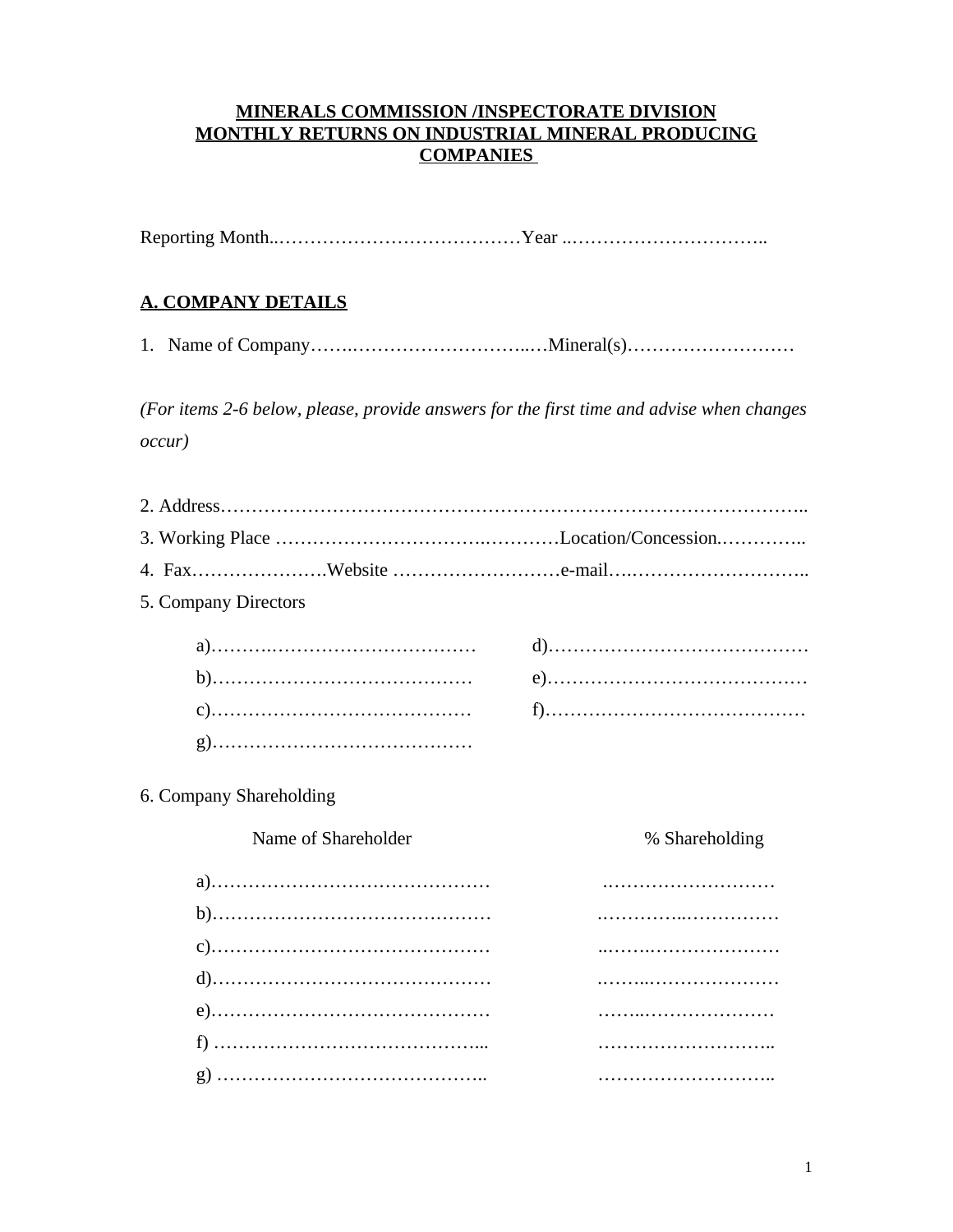## **B. MONTHLY PRODUCTION REPORT**

## 1.Production Summary

|                | Month  |          | Cumulative (calendar year) |                |
|----------------|--------|----------|----------------------------|----------------|
|                | $MT^*$ | $M^{3*}$ | MT                         | M <sup>3</sup> |
|                |        |          |                            |                |
| Mineral        |        |          |                            |                |
| Produced (mine |        |          |                            |                |
| to plant)      |        |          |                            |                |
| Mineral        |        |          |                            |                |
| Processed      |        |          |                            |                |

#### 2. Classification of End Products and By-products:

|   | Size / Type | Produced |       | Sold |                |
|---|-------------|----------|-------|------|----------------|
|   |             | MT       | $M^3$ | MT   | M <sup>3</sup> |
| a |             |          |       |      |                |
| b |             |          |       |      |                |
| C |             |          |       |      |                |
| a |             |          |       |      |                |
| e |             |          |       |      |                |
|   |             |          |       |      |                |

 $*$  MT – Metric Tonne  $M<sup>3</sup>$  Cubic Meters

#### **C. MONTHLY PRODUCTION EXPENDITURE**

- 1. Total Production Cost, excluding depreciation (in US\$ or Cedis)..........
- 2. Breakdown of Production Cash Cost:

| i)   | Salaries / Wages / Allowances | . |
|------|-------------------------------|---|
| ii)  | <b>Stores</b>                 |   |
| iii) | Power                         | . |
| iv)  | Compensation                  |   |
| V)   | <b>Sundries</b>               |   |
| vi)  | <b>Interest Expense</b>       |   |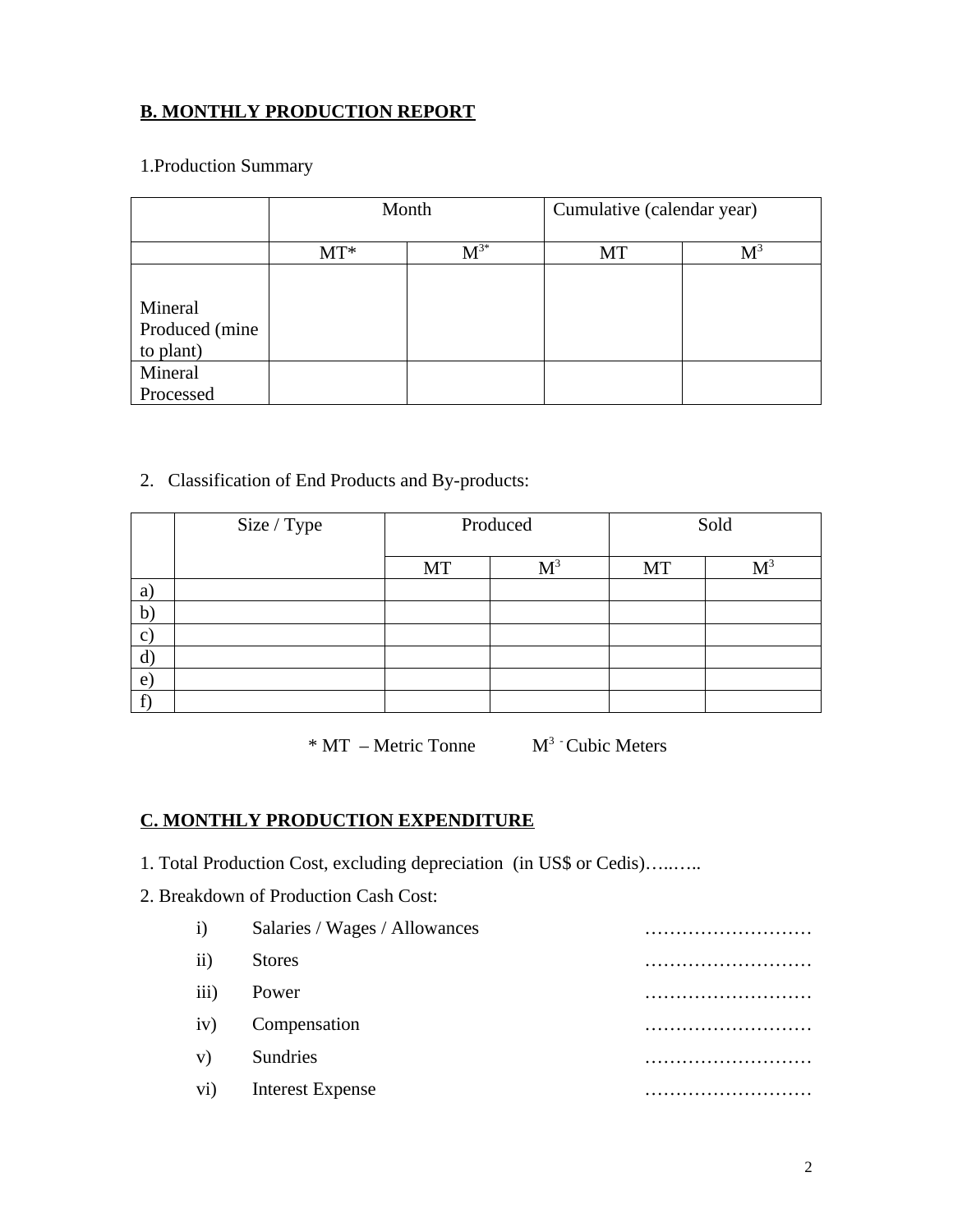### vii) Consumables (please add items not listed)

|                 |                        |                   | Quantity |      | Value     |               |
|-----------------|------------------------|-------------------|----------|------|-----------|---------------|
| No              | Item                   | Country of Origin | Value    | Unit | FC (US\$) | $LC$ $(\phi)$ |
| $\mathbf 1$     | Lime                   |                   |          |      |           |               |
| $\overline{2}$  | <b>Steel Granules</b>  |                   |          |      |           |               |
| $\overline{3}$  | Paint                  |                   |          |      |           |               |
| $\pmb{4}$       | Algaecide / Flocculent |                   |          |      |           |               |
| $\overline{5}$  | Gear Oil               |                   |          |      |           |               |
| $\overline{6}$  | Petrol                 |                   |          |      |           |               |
| $\overline{7}$  | Diesel                 |                   |          |      |           |               |
| $\overline{8}$  | Cement                 |                   |          |      |           |               |
| $\overline{9}$  | Lubricants             |                   |          |      |           |               |
| $10$            | Others (please list)   |                   |          |      |           |               |
| $\overline{11}$ |                        |                   |          |      |           |               |
| $12\,$          |                        |                   |          |      |           |               |
| $\overline{13}$ |                        |                   |          |      |           |               |
| 14              |                        |                   |          |      |           |               |
| $\overline{15}$ |                        |                   |          |      |           |               |
| $\overline{16}$ |                        |                   |          |      |           |               |
| $\overline{17}$ |                        |                   |          |      |           |               |
| $\overline{18}$ |                        |                   |          |      |           |               |
| $19$            |                        |                   |          |      |           |               |
| $\overline{20}$ |                        |                   |          |      |           |               |
| $\overline{21}$ |                        |                   |          |      |           |               |
| $\overline{22}$ |                        |                   |          |      |           |               |
| $\overline{23}$ |                        |                   |          |      |           |               |
| $\overline{24}$ |                        |                   |          |      |           |               |
| $\overline{25}$ |                        |                   |          |      |           |               |
| $\overline{26}$ |                        |                   |          |      |           |               |
| $\overline{27}$ |                        |                   |          |      |           |               |
| $\overline{28}$ |                        |                   |          |      |           |               |
| $\overline{29}$ |                        |                   |          |      |           |               |
| $\overline{30}$ |                        |                   |          |      |           |               |

\**FC – Foreign Component LC – Local Component;* \*\* *Please provide copy of Mines Department Explosives Returns - ER 1970, Reg. 40(3)*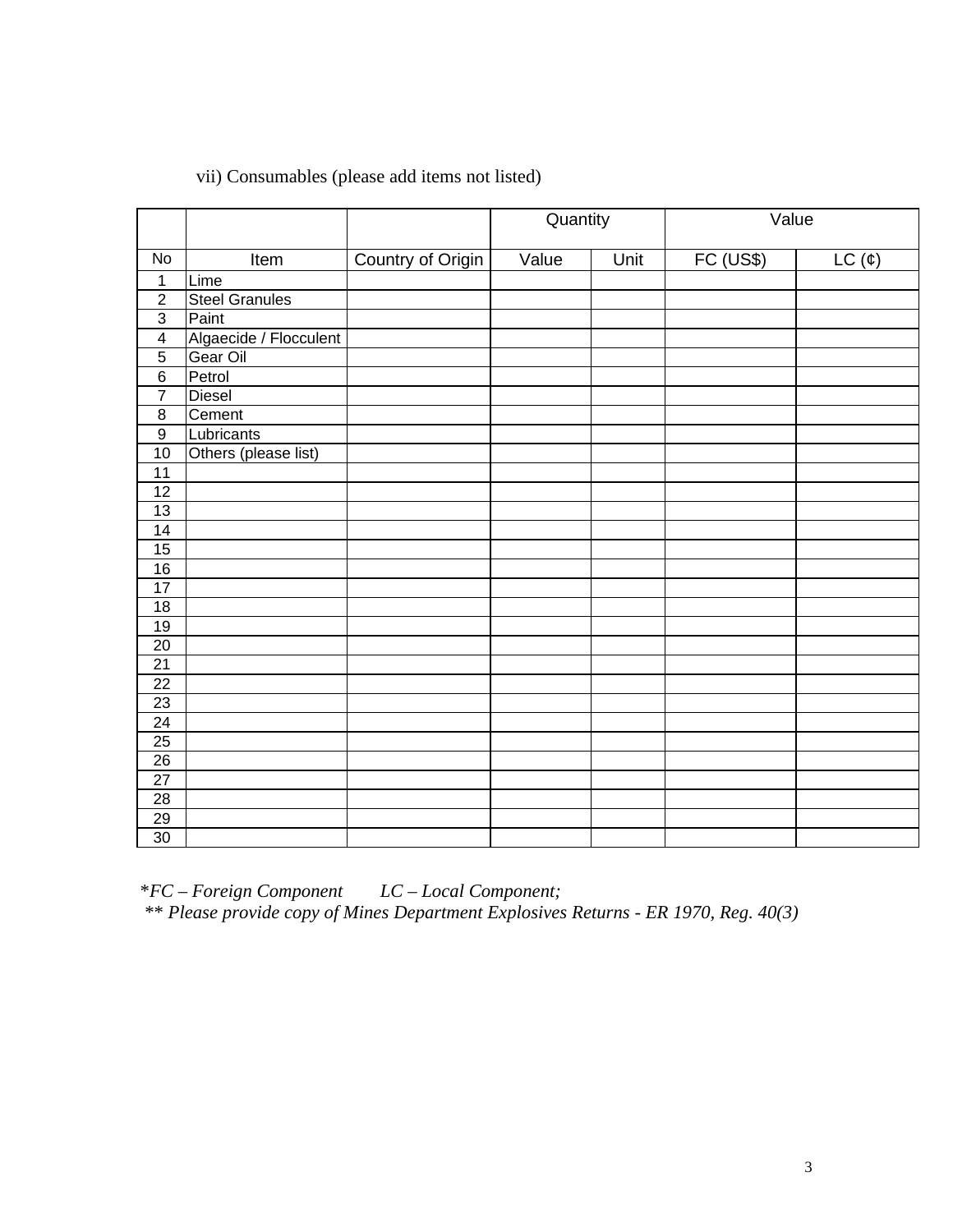|                                        | <b>Payable</b> | Paid |
|----------------------------------------|----------------|------|
| 3. Royalty                             |                |      |
| 4. Corporate Tax                       |                |      |
| 5. Capital Expenditure (US\$ or Cedis) |                |      |
| Machinery & Equipment                  |                | .    |
| <b>Vehicles</b>                        |                |      |
| <b>Buildings</b>                       |                |      |
| Roads                                  |                |      |
| <b>Utilities</b>                       |                |      |
| Others                                 |                |      |
| <b>TOTAL</b>                           |                |      |
|                                        |                |      |

#### **D. MONTHLY REVENUE REPORT**

|                                          | Export (US\$) | Local Sales $($ 0) |
|------------------------------------------|---------------|--------------------|
| <b>Gross Revenue from Mineral Sales:</b> |               |                    |
| a)                                       |               |                    |
| $\mathbf{b}$                             |               | .                  |
| $\mathbf{C}$                             |               |                    |
| $\mathbf{d}$                             |               |                    |
| e)                                       |               |                    |
|                                          |               |                    |

## **E. APPLIED MONTHLY EXCHANGE RATE** (Cedis / US Dollar)……………...……

# **F. MONTHLY LABOUR STRENGTH** (Including Contractors)

| Expatriate:            | Male   |   |
|------------------------|--------|---|
|                        | Female |   |
| Ghanaian: Senior: Male |        |   |
|                        | Female | . |
| Junior: Male           |        |   |
|                        | Female |   |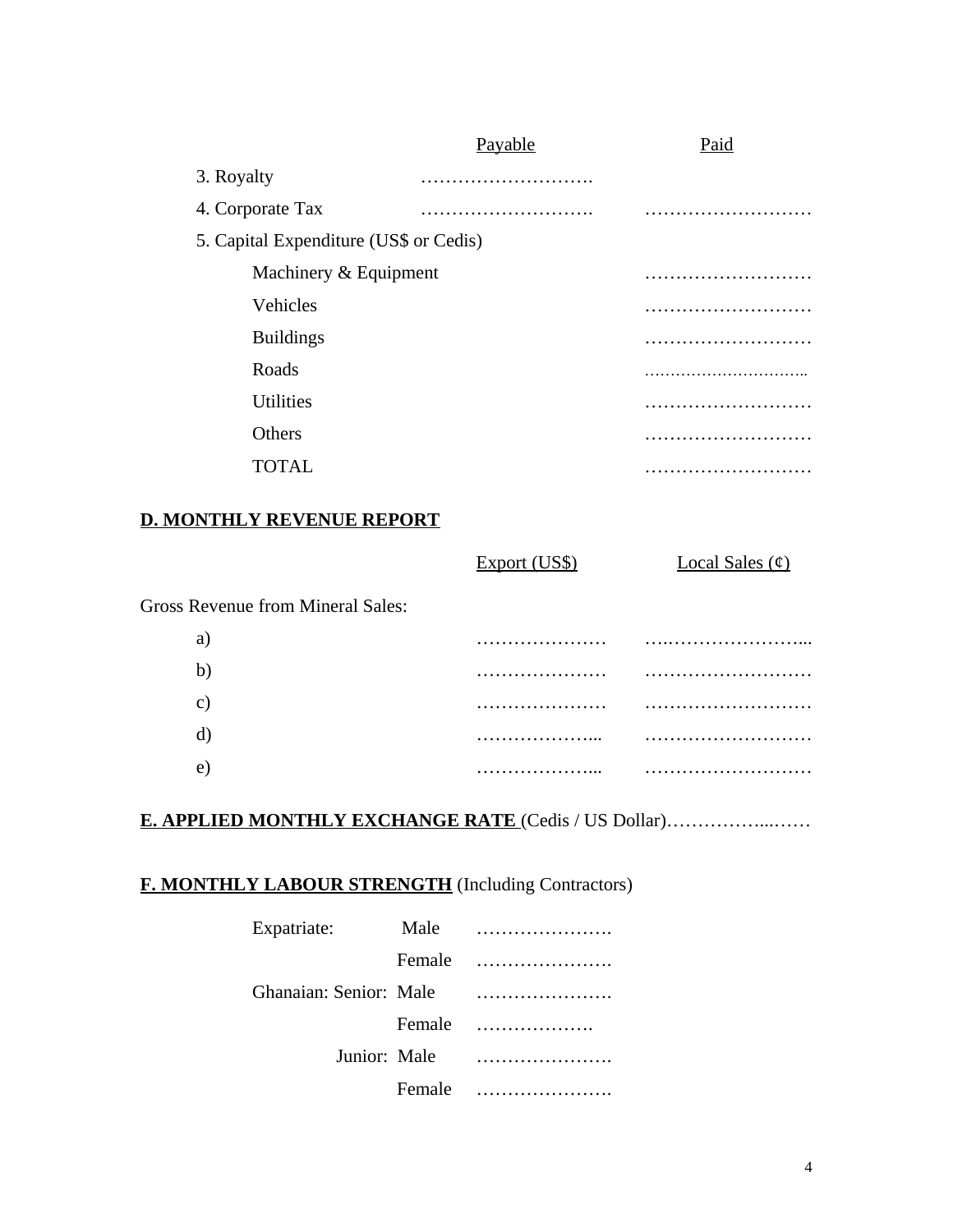*G.* **WASTE DISPOSAL (***You may attach additional sheet(s) if necessary)*

**H. ENVIRONMENTAL BRIEF** (*Please provide copy of EPA Form MO1)*

## I HEREBY CERTIFY THAT THE INFORMATION AS PROVIDED ABOVE IS TRUE